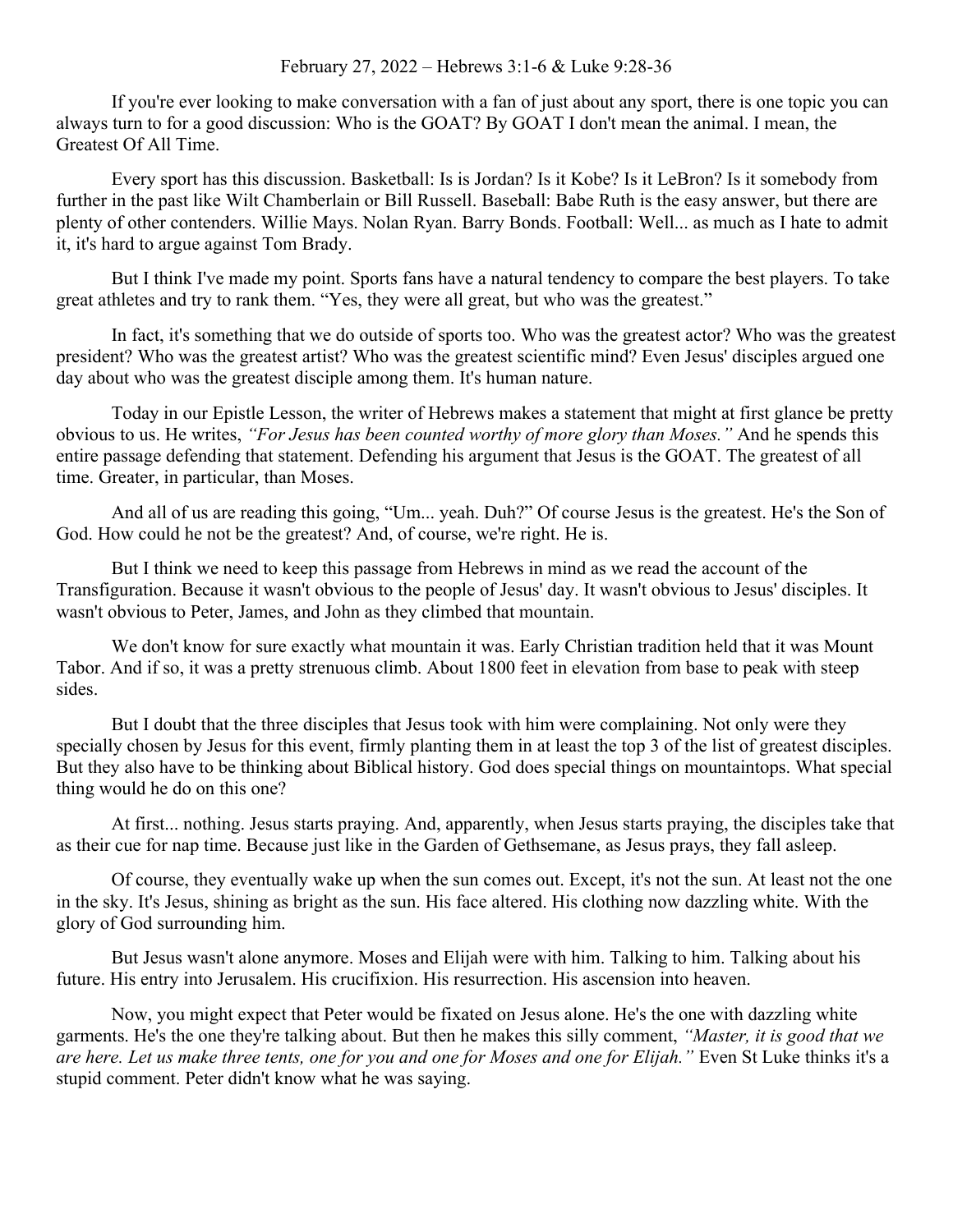But I wonder if it tells us something about Peter's mindset. Because he's a Jew living in the  $1<sup>st</sup>$  c A.D. And men like Moses and Elijah are his heroes. They are superstars. If you're arguing about who is the GOAT of the Old Testament, who is the greatest of all the Israelite men of faith, Moses and Elijah are probably going to be at the top of the list. The only argument is who's first and who's second.

They are the men that Jewish children looked up to. I can just imagine little Peter sitting on his father's lap. "Abba, tell me another story about Moses. Tell me another story about Elijah."

There were so many stories to tell. You've got Moses' being rescued from the river. Moses calling down ten plagues upon Egypt. Moses parting the Red Sea. Moses bring water from a rock. Moses bringing manna and quail in the desert. Moses meeting with God and receiving the ten commandments. Moses leading God's people to the Promised Land.

But then, Elijah has his own heroic deeds. Elijah punishing King Ahab with three years of drought. Elijah miraculously providing food to the widow of Zarephath. Elijah raising the widow's son from the dead. Elijah dueling with the priests of Baal and calling down the fire of God to burn up his offering. Elijah again calling down that same fire to destroy the soldiers of King Ahaziah. Elijah parting the Jordan. Elijah taken up to heaven in a whirlwind without tasting death.

Moses and Elijah. Moses, the bringer of God's Law. Elijah, the greatest of the Old Testament prophets. And then, of course, Jesus. Standing amongst them. And all that Peter can think about is that he is in the presence of heroes. He is in the presence of superstars. He is in the presence of the GOAT. The greatest of all time. But which one? Let's make camp and find out.

God the Father puts a stop to all of that nonsense. A cloud comes down and envelops them. Just like the cloud that would envelop the Ark of the Covenant to indicate God's presence among them. And the voice of the Father spoken from within it, *"This is my Son, my Chosen One... listen to him!"*

Stop talking. Stop trying to make camp. Stop fanboying over Moses and Elijah. Listen to Jesus. He's the GOAT. He's the only one you need to pay attention to. He's the only hero you need.

Which, I'm sure Peter, James, and John readily accepted. Jesus is pretty amazing. He's done some pretty amazing miracles. And he's only 33 years old. He's got a serious shot at the title.

But then it all goes downhill. Literally. They come down from the mountain and the opposition to Jesus just gets stronger and stronger. The threats on his life more and more serious.

Until finally one evening, they arrest Jesus. They put him on trial. They sentence him to death. They nail him to a cross. And Peter, James, and John watch as he dies right in front of them.

This isn't how a hero behaves. This isn't what the greatest of all time does. This is weakness. This is humiliation. This is failure. How can God the Father say, "This is my Son, my Chosen One," and then just let him die? How can they listen to a man who could save others, but couldn't save himself?

You see, we're not that different than Peter. We have our ideas of what it means to be a hero. To be a superstar. What it means to be great. To be the greatest of all time.

It doesn't usually include things like being arrested and accused of crimes you didn't commit. It doesn't usually include being beaten and spit upon and humiliated in front of a crowd. It doesn't usually include dying a shameful death. And it certainly doesn't include doing all of this with such meekness and silence that you look like a sheep led to the slaughter.

That's not how Moses' stories went. He fought back with plagues and destruction. That's not how Elijah's stories went. He fought back with drought and the fire of God raining from heaven. But they are not the GOAT. Only Jesus is the greatest.